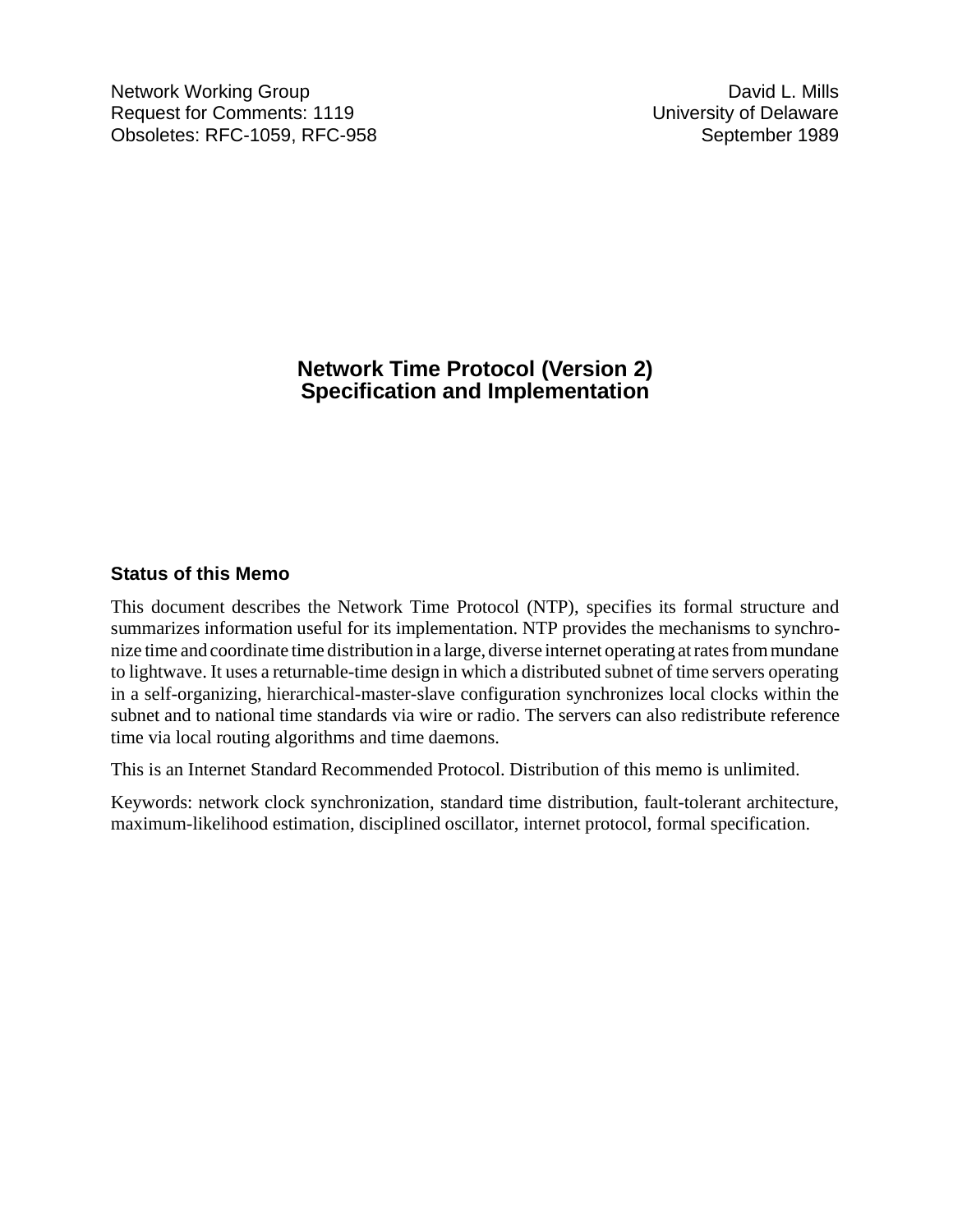## **Table of Contents**

| 1.     |                                                                                                    |
|--------|----------------------------------------------------------------------------------------------------|
| 1.1.   |                                                                                                    |
| 2.     | System Architecture $\ldots \ldots \ldots \ldots \ldots \ldots \ldots \ldots \ldots \ldots \ldots$ |
| 2.1.   |                                                                                                    |
| 2.2.   |                                                                                                    |
| 2.3.   | The NTP Timescale $\ldots \ldots \ldots \ldots \ldots \ldots \ldots \ldots \ldots \ldots \ldots$   |
| 2.4.   |                                                                                                    |
| 2.5.   |                                                                                                    |
| 3.     | -11                                                                                                |
| 3.1.   | -11                                                                                                |
| 3.2.   | <sup>12</sup>                                                                                      |
| 3.2.1. |                                                                                                    |
| 3.2.2. | 14                                                                                                 |
| 3.2.3. | 16                                                                                                 |
| 3.2.4. |                                                                                                    |
| 3.2.5. | 17                                                                                                 |
| 3.2.6. | 18                                                                                                 |
| 3.3.   | 19                                                                                                 |
| 3.4.   | 21                                                                                                 |
| 3.4.1. | 21                                                                                                 |
| 3.4.2. |                                                                                                    |
| 3.4.3. | 24                                                                                                 |
| 3.4.4. |                                                                                                    |
| 3.4.5. |                                                                                                    |
| 3.4.6. |                                                                                                    |
| 3.4.7. | 29                                                                                                 |
| 3.4.8. |                                                                                                    |
| 3.5.   | 30                                                                                                 |
| 4.     | 31                                                                                                 |
| 4.1.   | 31                                                                                                 |
| 4.2.   |                                                                                                    |
| 5.     | 34                                                                                                 |
| 5.1.   | 34                                                                                                 |
| 5.2.   | 36                                                                                                 |
| 5.3.   | 38                                                                                                 |
| 5.4.   | 39                                                                                                 |
| 5.5.   | 40                                                                                                 |
| 5.6.   | 40                                                                                                 |
| 6.     | 41                                                                                                 |
| 7.     | 41                                                                                                 |
| 8.     | 45                                                                                                 |